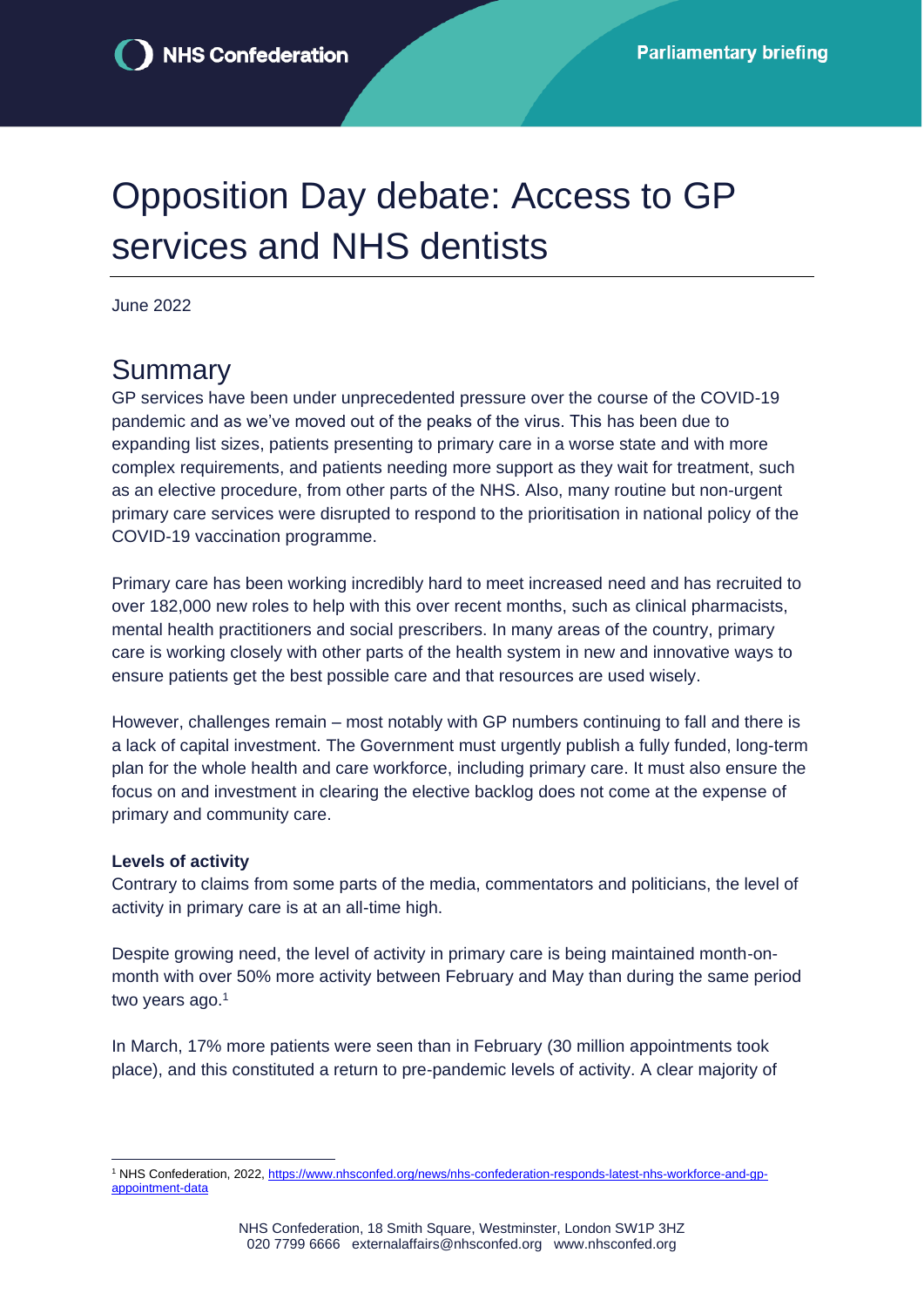those patients – 63 per cent – we seen face-to-face or at home. 44 per cent of these appointments took place on the day they were booked.<sup>2</sup>

It should be noted however that like in other parts of the health system, there is significant variation in the primary care offer which leads to those most in need being the least likely to receive the care they need. This is because those areas with the highest levels of deprivation are the most likely to also be under-resourced and also 'under-doctored.'<sup>3</sup> Going forward, the Government must allocate resources to primary care according to need and ensure the benefits of any future expansion to the primary care workforce are shared equitably.

#### **Workforce**

Across the health system, workforce shortages remain the core challenge and primary care is no exception.

Since 2015, we now have the equivalent of 1,622 fewer fully qualified full-time GPs.<sup>4</sup> This puts more pressure on the existing workforce who our members tell us are burnt out, exhausted, and demoralised by an ever-increasing workload.

A recent report in the British Medical Journal (BMJ) found criminal acts of violence at GP surgeries across the UK have almost doubled in five years.<sup>5</sup> Our primary care members share the frustrations of the public regarding the mounting pressure on services but there needs to be a zero-tolerance approach to this behaviour which is compounding the sense of demoralisation amongst primary care staff.

Further to this, continuing briefing against general practitioners from some parts of the media and some politicians further destroys morale.

In January, the Health Secretary told the Health and Social Care Select Committee that the Government are unlikely to meet the 6,000 new GP target it set during the 2019 General Election campaign.<sup>6</sup>

Whilst this in and of itself is a huge cause for concern, more GPs alone would not solve the issues in primary care. Instead, the NHS Confederation believes the Government must urgently publish a fully funded, long-term health and social care workforce plan to ensure it can meet population need across the whole health service. This must include more GPs but also build on the multidisciplinary teams that primary care has recruited in recent years as these roles can be central to supporting people to 'live well' in the community and reduce pressures on hospital services.

<sup>&</sup>lt;sup>2</sup> NHS Confederation, 2022,<https://www.nhsconfed.org/news/nhs-confederation-responds-latest-gp-appointment-figures> <sup>3</sup> Health Foundation, 2022, [https://www.health.org.uk/publications/long-reads/levelling-up-general-practice-in](https://www.health.org.uk/publications/long-reads/levelling-up-general-practice-in-england#:~:text=Policies%20to%20level%20up%20general,properly%20resourced%20to%20do%20so)[england#:~:text=Policies%20to%20level%20up%20general,properly%20resourced%20to%20do%20so.](https://www.health.org.uk/publications/long-reads/levelling-up-general-practice-in-england#:~:text=Policies%20to%20level%20up%20general,properly%20resourced%20to%20do%20so) 

<sup>4</sup> BMA, 2022, [https://www.bma.org.uk/advice-and-support/nhs-delivery-and-workforce/pressures/pressures-in-general-practice](https://www.bma.org.uk/advice-and-support/nhs-delivery-and-workforce/pressures/pressures-in-general-practice-data-analysis)[data-analysis](https://www.bma.org.uk/advice-and-support/nhs-delivery-and-workforce/pressures/pressures-in-general-practice-data-analysis)

gata-analysis<br><sup>5</sup> NHS Confederation, 2022, <u>https://www.nhsconfed.org/news/increased-criminal-acts-violence-gp-surgeries-highlights-</u> [shocking-reality-staff-working](https://www.nhsconfed.org/news/increased-criminal-acts-violence-gp-surgeries-highlights-shocking-reality-staff-working)

<sup>6</sup> Health and Social Care Select Committee, 2022,<https://committees.parliament.uk/oralevidence/3335/pdf/>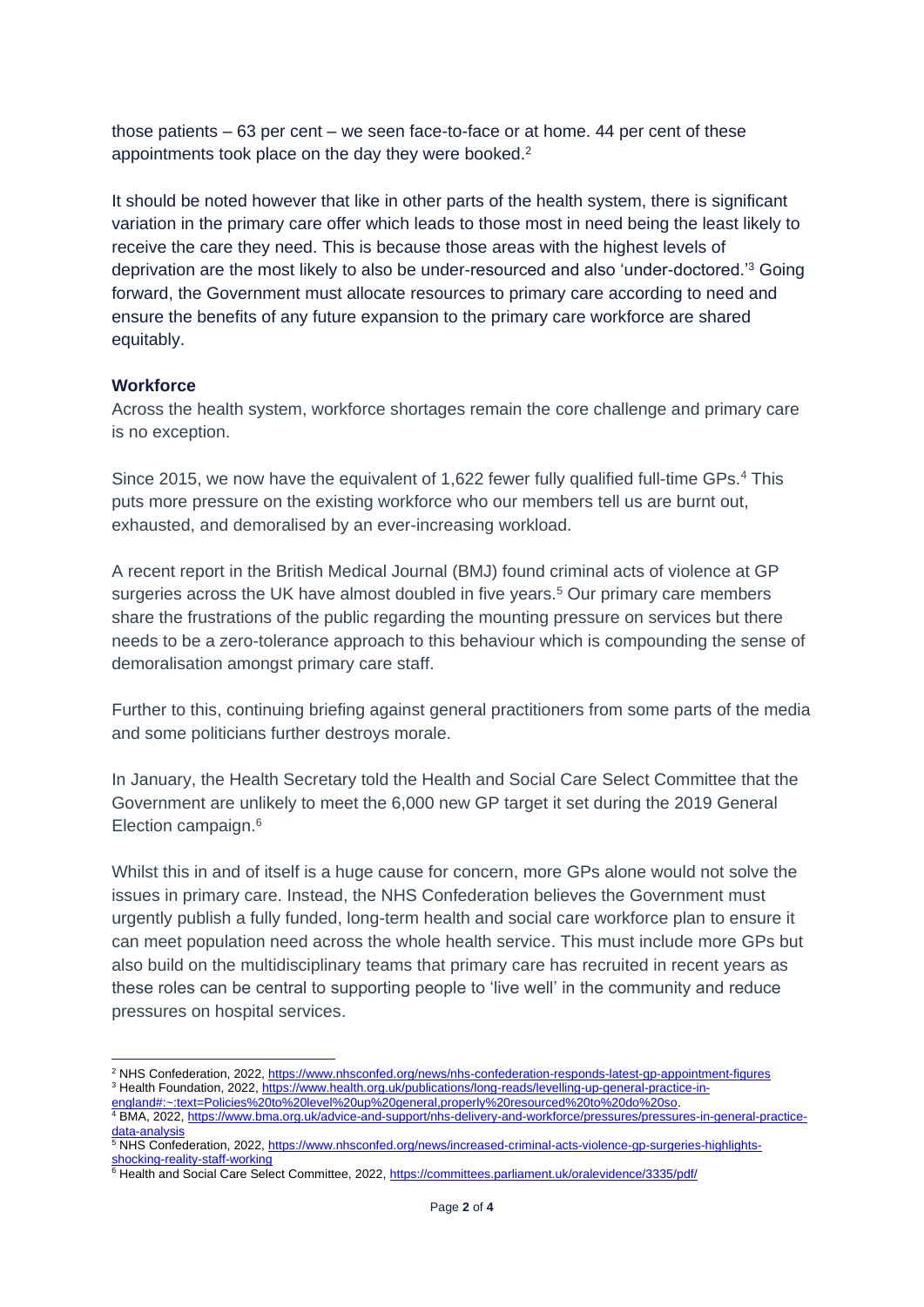#### **Capital spending**

Like the rest of the health system, primary care continues to face significant challenges in terms of capital and estate.

In a recent survey of NHS Confederation members, 92 per cent of primary care members told us they disagreed with the statement '*my organisation has access to sufficient capital funding to transform services in line with the NHS Long Term Plan'*, and 83 per cent of primary care members disagreed with the statement '*my organisation has access to sufficient capital funding to enable us to meet the care backlog in our local area.'<sup>7</sup>* 80 per cent of primary care members told us they disagreed with the statement '*my organisation has access to sufficient capital funding to enable us to provide services in the most efficient ways and therefore to increase productivity.' 8*

Members of our primary care network tell us they have no additional space on their sites to accommodate new GPs and other additional clinical primary care staff despite them being desperately needed.

Whilst the additional investment for the NHS announced by the Government this past year has been very welcome and NHS leaders are working hard to put it to good use, capital investment has not been forthcoming. It must be revisited ahead of the Autumn Budget to address the shortfall that has been created. Without this, primary care will not be able to increase capacity to meet increasing and more complex need.

#### **The Fuller Stocktake on Primary Care**

The NHS Confederation welcomed the Dr Claire Fuller's [Stocktake on primary care](https://www.england.nhs.uk/publication/next-steps-for-integrating-primary-care-fuller-stocktake-report/) and our members were pleased to have had significant opportunities to input to it.

The NHS Confederation said that the review must be a watershed moment for establishing primary care as an integral part of local systems as we move to Integrated Care Systems (ICS) being put on a statutory footing from  $1<sup>st</sup>$  July.<sup>9</sup>

Dr Fuller's recommendation to establish integrated neighbourhood teams alongside hospital, community and other specialists is one the NHS Confederation wholeheartedly supports. These teams will help to improve integration and reorientate the system (though workforce, funding and infrastructure) to a population health approach. It's critical that the Government, national and regional NHS partners take forward the recommendations and implement them swiftly.

Dr Fuller was clear that much of the challenge currently facing primary care was beyond to scope of the stocktake – including falling GP numbers, insufficient funding and complicated contractual and commissioning arrangements. We agree that without addressing these bigger issues, there won't be a step-change in primary care as needed.

<sup>&</sup>lt;sup>7</sup> NHS Confederation, 2022,<https://www.nhsconfed.org/publications/unlocking-capital-funding>

<sup>8</sup> Ibid.

<sup>9</sup> NHS Confederation, 2022,<https://www.nhsconfed.org/news/nhs-confederation-responds-fuller-stocktake-primary-care>